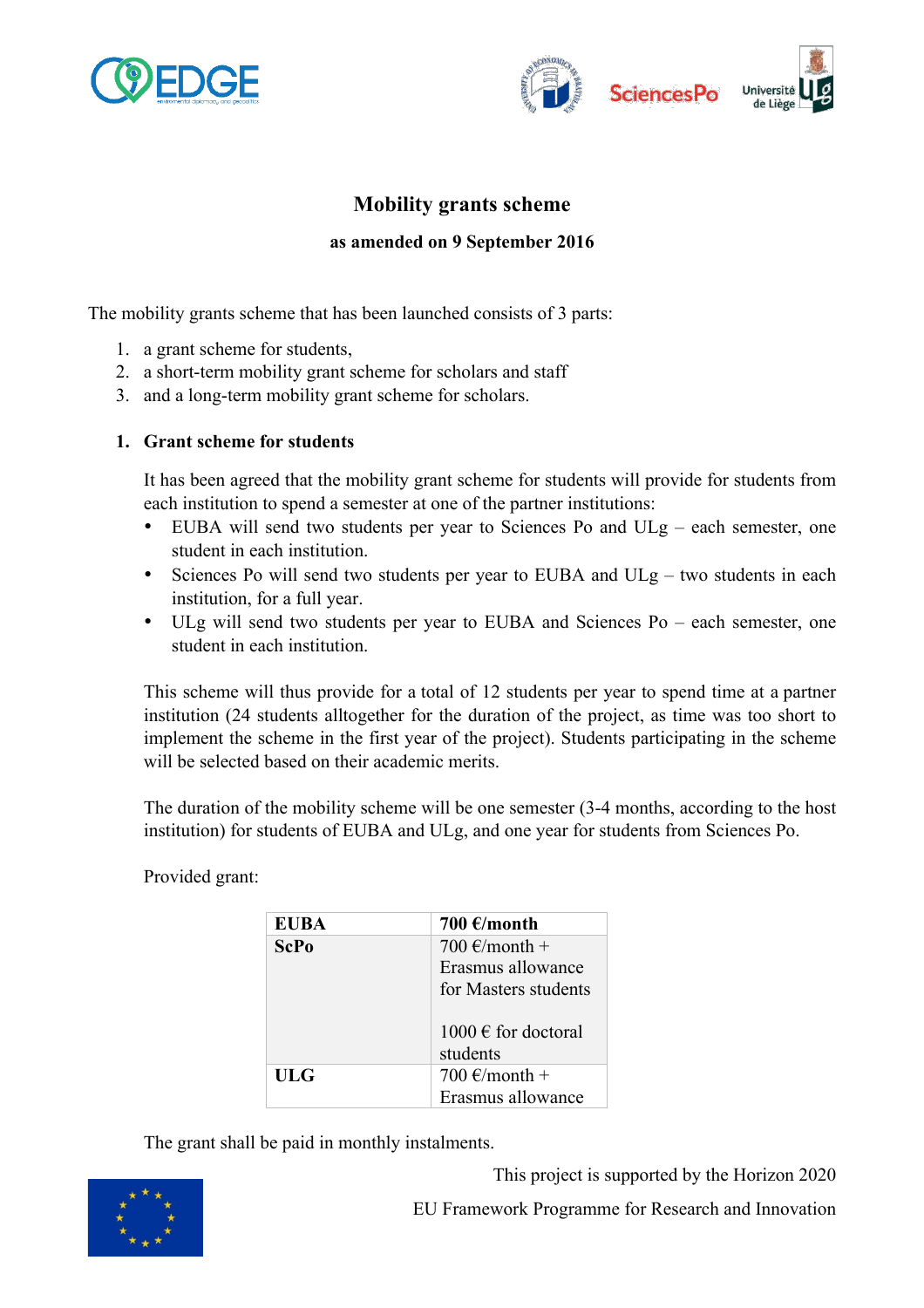



Courses that the visiting students will need to follow will be in line with the EDGE project objectives/topics and they are to be identified by each host institution. The list of courses available is to be provided by each institution before the first mobilities take place (before September 2016). Each student will have to attend a minimum of 3 courses and acquire a minimum of 15 ECTS.

Students enrolled in the mobility scheme will also be encouraged to attend the annual summer school of the project, organised on a rotating basis by each institution. Students who attend EDGE courses at their home institutions and at the host institution for a minimum of 30 ECTS will receive an EDGE Certificate at the completion of their 30 ECTS.

Eligible students: undergraduate/graduate/doctoral (to be specified by each host institution, according to the level of the courses offered).

*Note: For doctoral students it is optional to substitute some of the courses by relevant research work carried out at the host institution.*

### **2. Grant schemes for scholars and staff**

### *a. Short-term grants (scholars and staff)*

Short-term mobility grants will be provided to scholars working on joint research and preparing joint publications with colleagues from the partner institutions. These grants will be attributed to scholars from all three universities, and reviewed by a committee comprised of faculty from the three universities. They will allow for better integration of especially young researchers from all three partner institutions. These grants will also be used to fund visits of executive staff of the universities in order to insure sustainability of the partnership after the duration of the project.

The amount of the grant will vary according to the durations of the stay, and shall be determined by the institution of origin.

The grants scheme will provide for 3 visits per year from each institution (a total of 9 mobilities/year, 18 grants together for the duration of the project).

The applicants will be selected based upon their research plans, which will need to include a plan for a joint publication/a joint research project application.

## *b. Long-term grants (scholars)*

Long-term mobility grants will be provided to professors and researchers, in order to allow faculty members of each institution to spend a semester or a year with another partner of the project. These long-term visits will allow for the visiting faculty member to engage in joint projects with the host institution as well as to teach one or more courses or doctoral seminars.



This project is supported by the Horizon 2020

EU Framework Programme for Research and Innovation